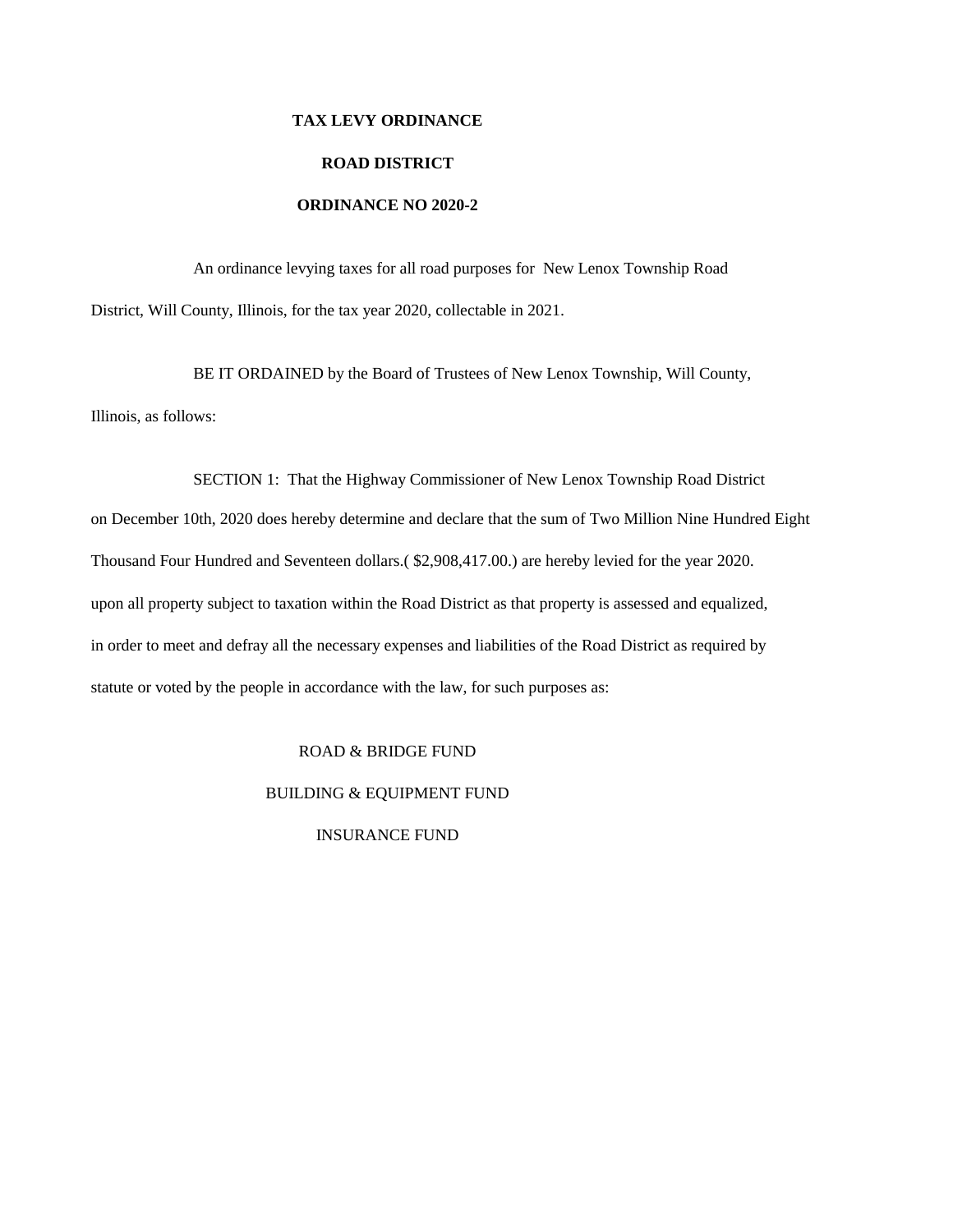|                                                | Amount    |             |
|------------------------------------------------|-----------|-------------|
|                                                | Levied    |             |
| <b>GENERAL ROAD FUND</b>                       |           |             |
| <b>ADMINISTRATION</b>                          |           |             |
| <b>Personnel</b>                               | \$111,000 |             |
| <b>Contractual Services</b>                    | 55,000    |             |
| <b>Commodities</b>                             | 1,000     |             |
| <b>Other Expenditures</b>                      | 8,000     |             |
| <b>Capital Outlay</b>                          | 8,000     |             |
| <b>TOTAL ADMINISTRATION:</b>                   | 183,000   |             |
| <b>MAINTENANCE</b>                             |           |             |
| <b>Personnel</b>                               | 578,000   |             |
| <b>Contractual Services</b>                    | 342,000   |             |
| <b>Commodities</b>                             | 365,000   |             |
| Capital Outlay (Includes Municipal 1/2 Shares) | 1,136,417 |             |
| <b>Shared Expense</b>                          | 30,000    |             |
| <b>TOTAL MAINTENANCE:</b>                      | 2,451,417 |             |
| <b>TOTAL GENERAL ROAD FUND:</b>                |           | \$2,634.417 |

**REF: General Road & Bridge Tax (605 ILCS 5/6-501 & 5/6-504)**

### **AUDIT FUND**

| <b>Contractual Services</b>            | 0   |
|----------------------------------------|-----|
| <b>TOTAL AUDIT FUND:</b>               | \$0 |
| REF: Audit Tax (50 ILCS 310/1 & 310/9) |     |
|                                        |     |

## **INSURANCE FUND**

| Personnel                     |        |          |
|-------------------------------|--------|----------|
| <b>Contractual Services</b>   | 48,000 |          |
| <b>Unemployment Insurance</b> | 1.000  |          |
| <b>TOTAL INSURANCE FUND:</b>  |        | \$49,000 |

**REF: Insurance Tax (745 ILCS 10/9-107)**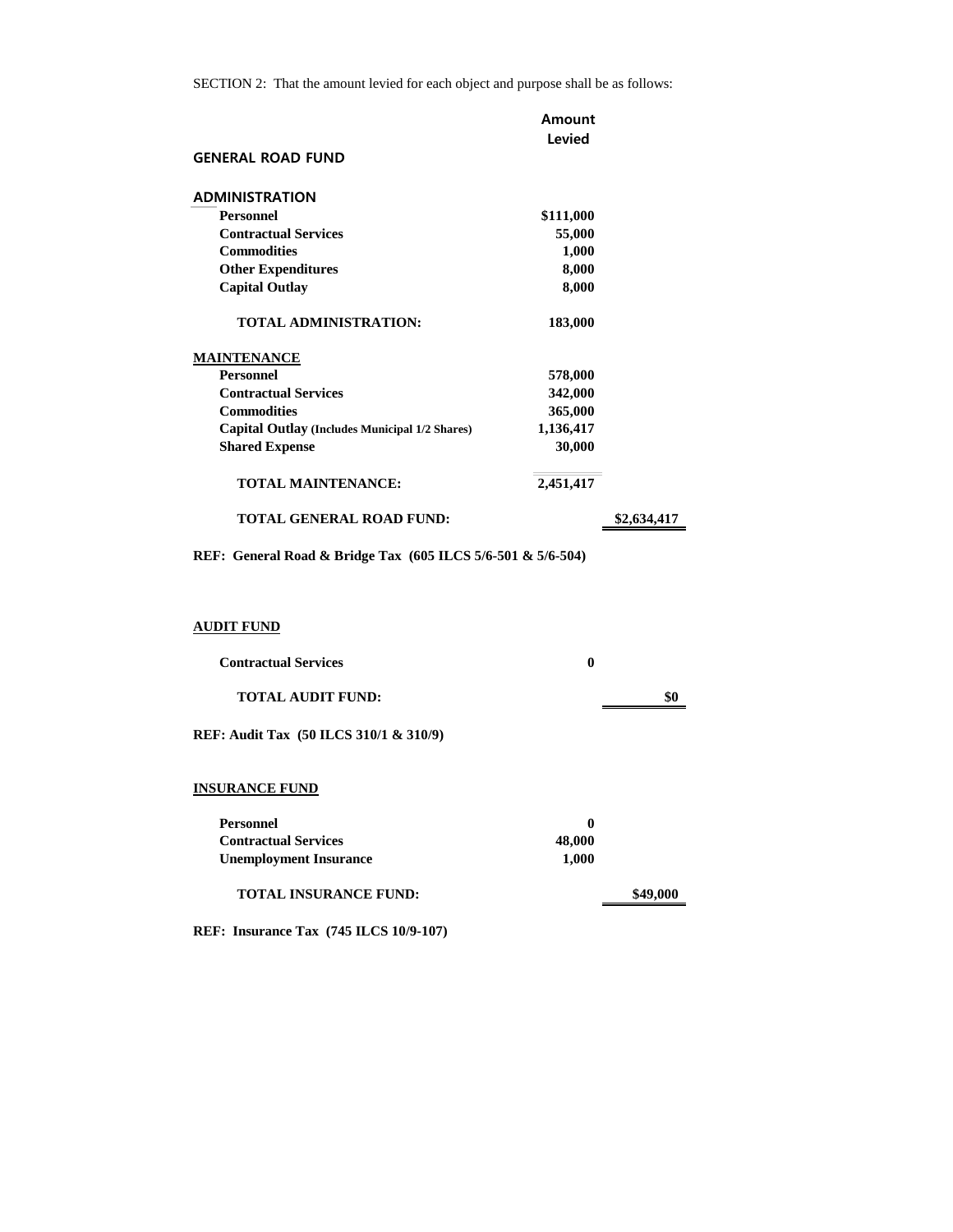|                                                                                    | Amount<br>Levied |     |
|------------------------------------------------------------------------------------|------------------|-----|
| <b>ILLINOIS MUNICIPAL RETIREMENT FUND</b>                                          |                  |     |
| <b>Personnel</b>                                                                   | \$0              |     |
| <b>TOTAL IMRF FUND:</b>                                                            |                  | \$0 |
| REF: IMRF Tax (40 ILCS 5/7-171)                                                    |                  |     |
|                                                                                    |                  |     |
| <b>SOCIAL SECURITY FUND</b>                                                        |                  |     |
| <b>Personnel</b>                                                                   | $\bf{0}$         |     |
| <b>TOTAL SOCIAL SECURITY FUND:</b>                                                 |                  | \$0 |
| REF: Social Security Tax (40 ILCS 5/21-110 & 5/21-110.1)                           |                  |     |
|                                                                                    |                  |     |
| <b>PERMANENT ROAD FUND</b>                                                         |                  |     |
| <b>Personnel</b>                                                                   | 0                |     |
| <b>Contractual Services</b>                                                        | 0                |     |
| <b>Commodities</b><br><b>Other Expenditures</b>                                    | $\bf{0}$<br>0    |     |
| TOTAL PERMANENT ROAD FUND:                                                         |                  | \$0 |
| REF: Permanent Road Tax (605 ILCS 5/6-601)                                         |                  |     |
| <b>CONSTRUCTION OR REPAIR OF BRIDGES</b><br>AT JOINT EXPENSE OF COUNTY FUND        |                  |     |
| <b>Contractual Services</b><br><b>Capital Outlay</b>                               | $\bf{0}$<br>0    |     |
| <b>TOTAL CONSTRUCTION OR REPAIR OF BRIDGES</b><br>AT JOINT EXPENSE OF COUNTY FUND: |                  | \$0 |

**REF: Bridge-Joint Const. With County Tax (605 ILCS 5/6-508)**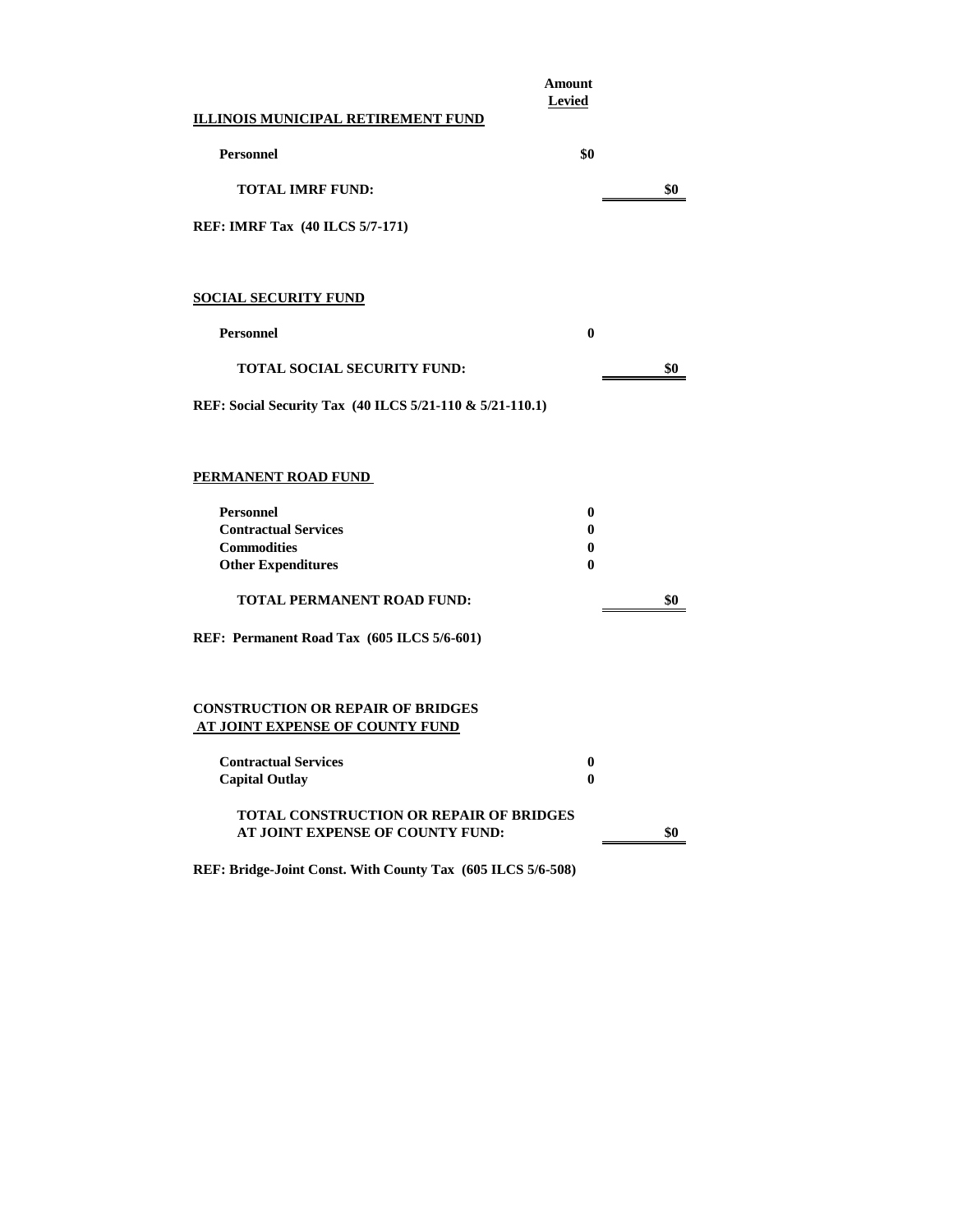|                                                    |            | <b>Amount</b>       |              |
|----------------------------------------------------|------------|---------------------|--------------|
|                                                    |            | <b>Levied</b>       |              |
| <b>EQUIPMENT &amp; BUILDING FUND</b>               |            |                     |              |
| <b>Contractual Services</b>                        |            | \$0                 |              |
| <b>Debt Service</b>                                |            | $\mathbf{0}$        |              |
| <b>Capital Outlay</b>                              |            | 225,000             |              |
| TOTAL EQUIPMENT & BUILDING FUND:                   |            |                     | \$225,000    |
| REF: Equipment & Building Tax (605 ILCS 5/6-508.1) |            |                     |              |
| <b>EUND</b>                                        |            |                     |              |
| <b>Personnel</b>                                   |            | $\bf{0}$            |              |
| <b>Contractual Services</b>                        |            | 0                   |              |
| <b>Commodities</b>                                 |            | 0                   |              |
| <b>TCapital Outlay</b>                             |            | 0                   |              |
| <b>Other Expenditures</b>                          |            | 0                   |              |
| TOTAL FUND:                                        |            |                     | $\mathbf{0}$ |
| REF: Tax ILCS                                      |            |                     |              |
| <b>TAX LEVY SUMMARY</b>                            |            |                     |              |
| Road & Bridge Tax                                  |            | 2,634,417           |              |
| <b>Audit Tax</b>                                   |            | $\bf{0}$            |              |
| <b>Insurance Tax</b>                               |            | 49,000              |              |
| <b>Illinois Municipal Retirement Tax</b>           |            | $\boldsymbol{0}$    |              |
| <b>Social Security Tax</b>                         |            | 0                   |              |
| <b>Permanent Road Tax</b>                          |            | 0                   |              |
| <b>Bridge-Joint Construction</b>                   |            |                     |              |
| <b>With County Tax</b>                             |            | 0                   |              |
| <b>Equipment &amp; Building Tax</b>                | <b>Tax</b> | 225,000<br>$\bf{0}$ |              |
| <b>TOTAL TAXES LEVIED:</b>                         |            |                     | \$2,908,417  |
|                                                    |            |                     |              |

**Amount to be Levied was determined by the Highway Commissioner of**

**New Lenox Township Road District.**

**\_\_\_\_\_\_\_\_\_\_\_\_\_\_\_\_\_\_\_\_\_\_\_\_\_\_\_\_\_\_ Highway Commissioner**